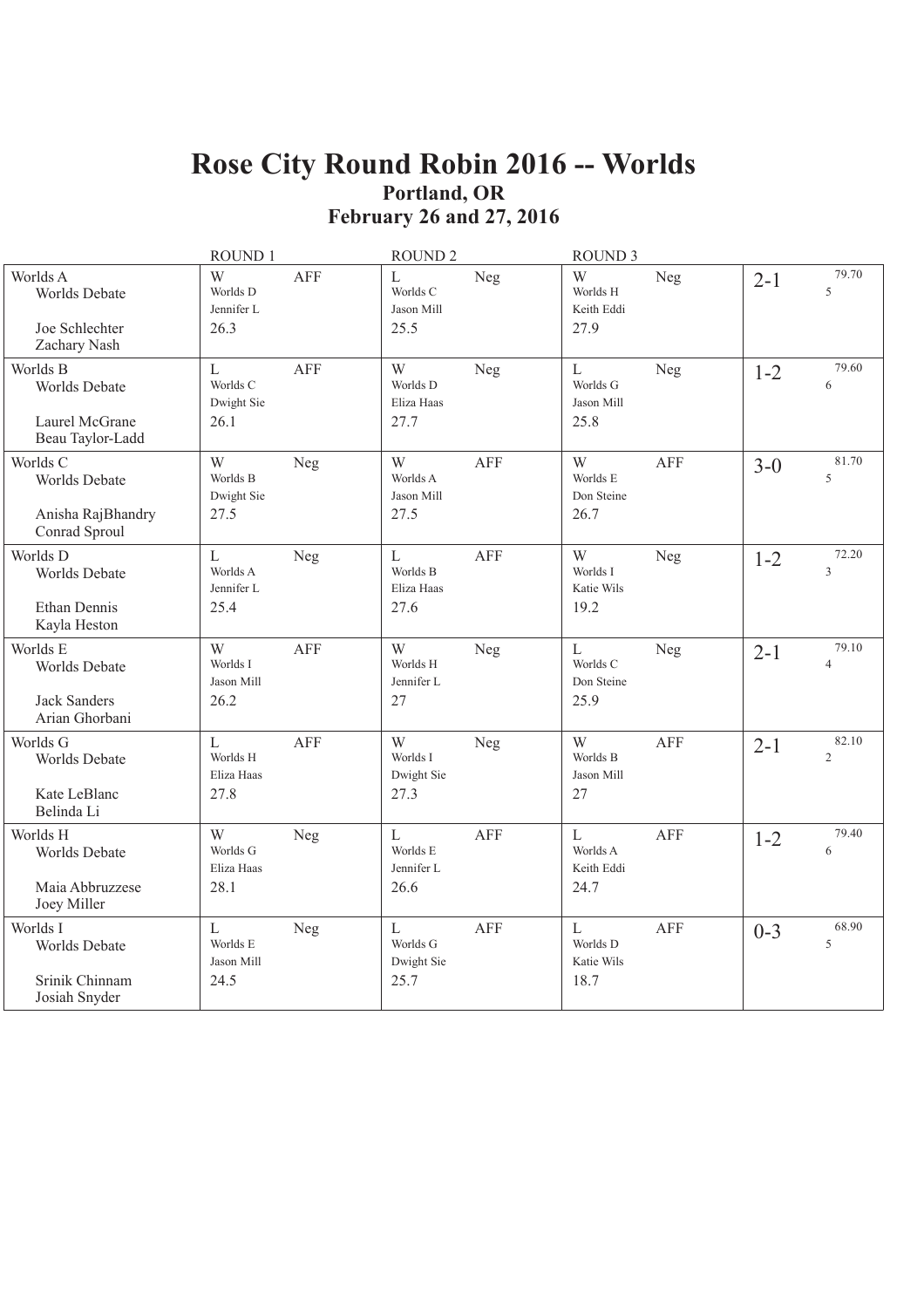#### Speaker Points for Worlds Debate

|   | School          | Speakers            |                      | Rd 1 Points<br>Rd 2 Points |                 | Rd 3 Points     |          | <b>Total points</b> | Place   |         |
|---|-----------------|---------------------|----------------------|----------------------------|-----------------|-----------------|----------|---------------------|---------|---------|
|   | Lincoln         | Joe Schlechter      | 76<br>66             |                            | 80              |                 | 222      |                     |         |         |
|   | Lincoln         | Zachary Nash        | 75                   |                            |                 |                 | 81       |                     | 233     |         |
|   | Southridge      | <b>Riley Conway</b> | 75                   |                            | 74              |                 | 78       |                     | 227     |         |
| Α |                 | Reply               | Zachary<br>37<br>Joe |                            | 39 <sup>1</sup> | Zachary         | 40       |                     |         |         |
|   | Lincoln         | Laurel McGrane      | 75                   |                            | 81              |                 | 75       |                     | 231     |         |
|   | Oak Hill School | Beau Taylor-Ladd    | 78                   |                            | 81              |                 | 74       |                     | 233     |         |
|   | Southridge      | Vienyen Hopham      | 72                   |                            | 73              |                 | 71       |                     | 216     |         |
| B | Reply           |                     | Beau                 |                            | 36 Beau         |                 | 42 Beau  | 38                  |         |         |
|   | Lincoln         | Anisha RajBhandary  | 76                   |                            | 81              |                 | 74       |                     | 231     |         |
|   | Oak Hill School | Conrad Sproul       | 81                   |                            | 82              |                 | 81       |                     | 244 1st |         |
|   | Sunset          | Vinay Deshmukh      | 80                   |                            | 73              |                 | 73       |                     | 226     |         |
| C |                 | Reply               | Vinay                | 38                         | Conrad          | 39              | Vinay    | 39                  |         |         |
|   | Lincoln         | <b>Ethan Dennis</b> | 71                   |                            | 78              |                 | $\Omega$ |                     | 149     |         |
|   | Sam Barlow      | Kayla Heston        | 72                   |                            | 78              |                 | 75       |                     | 225     |         |
|   | Westview        | Kunal Bhattacharjee | 74<br>80             |                            |                 | 77              |          | 231                 |         |         |
| D |                 | Reply               | Kunal                | 37                         | Kunal           | 40 <sup>1</sup> | Kunal    | 40                  |         |         |
|   | Lincoln         | <b>Jack Sanders</b> | 76                   |                            | 76              |                 | 76       |                     | 228     |         |
|   | Southridge      | Arian Ghorbani      | 76                   |                            | 73              |                 | 70       |                     | 219     |         |
|   | Westview        | <b>Stanley Sun</b>  | 69                   |                            | 81              |                 | 74       |                     | 224     |         |
| E |                 | Reply               | Stanley              | 41                         | Stanley         | 40              | Stanley  | 39                  |         |         |
|   | Lincoln         | Kate LeBlanc        | 77                   |                            | 79              |                 | 78       |                     |         | 234 3rd |
|   | Southridge      | Belinda Li          | 81                   |                            | 82              |                 | 79       |                     |         | 242 2nd |
|   | Wilson          | <b>Bryce Snyder</b> | 80                   |                            | 75              |                 | 75       |                     | 230     |         |
| G |                 | Reply               | Belinda              | 40                         | Belinda         | 37              | Kate     | 38                  |         |         |
|   | Lincoln         | Maia Abbruzzese     | 83                   |                            | 77              |                 | 73       |                     | 233     |         |
|   | Southridge      | Joey Miller         | 84                   |                            | 77              |                 | 70       |                     | 231     |         |
|   | Wilson          | Gabe Colasurdo      | 72                   |                            | 73              |                 | 70       |                     | 215     |         |
| H |                 | Reply               | Maia                 | 42                         | Joey            | 39              | Joey     | 34                  |         |         |
|   | Lincoln         | Srinik Chinnam      | 74<br>71             |                            | 76              |                 | 221      |                     |         |         |
|   | Southridge      | Josiah Snyder       | 68<br>73             |                            | 77              |                 | 218      |                     |         |         |
|   | Wilson          | Wolf Morgan-Steiner | 68                   |                            | 74              |                 | 0        |                     | 142     |         |
|   |                 | Reply               | Srinik               | 38                         | Srinik          | 36              | Wolf     | 34                  |         |         |

The reply was not taken in consideration for speaker awards.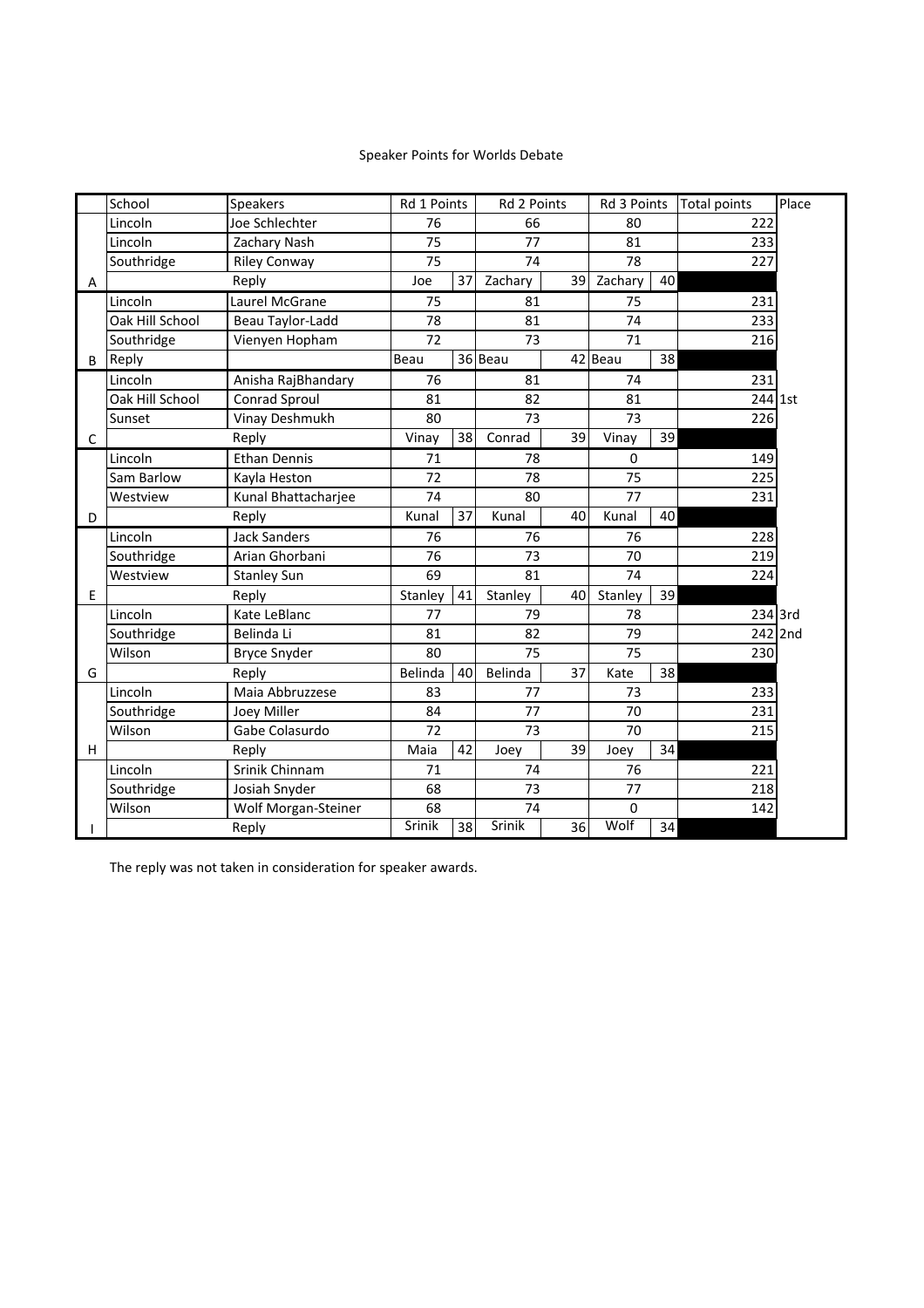### **Rose City Round Robin 2016 -- LD Portland, OR February 26 and 27, 2016**

|                                    | ROUND 1                                                   | <b>ROUND 2</b>                                             | <b>ROUND 3</b>                                                   | <b>ROUND4</b>                                              | ROUND <sub>5</sub>                                       |                         |
|------------------------------------|-----------------------------------------------------------|------------------------------------------------------------|------------------------------------------------------------------|------------------------------------------------------------|----------------------------------------------------------|-------------------------|
| A1-Lincoln<br>Lincoln              | Neg<br>L<br>A6<br>Jane Leo                                | <b>AFF</b><br>L<br>A <sub>3</sub><br>Jonathan P            | <b>AFF</b><br>L<br>A <sub>5</sub><br>Donna Grav                  | W<br>Neg<br>A2<br>Kathleen O                               | Neg<br>L<br>A4<br>Eli Morgan                             | 136.00<br>$1 - 4$<br>14 |
| Ashok Kaushok                      | 27                                                        | 26                                                         | 27                                                               | 29                                                         | 27                                                       | 136.00<br>81.00         |
| A2-Lake Oswego G<br>Lake Oswego    | L<br>Neg<br>A <sub>5</sub><br>Henry Phip                  | <b>AFF</b><br>$\mathbf{L}$<br>A <sub>6</sub><br>Marlaina I | <b>AFF</b><br>L<br>A <sup>4</sup><br>Amy Meabe                   | $\mathbf{L}$<br><b>AFF</b><br>A <sub>1</sub><br>Kathleen O | L<br>Neg<br>A <sub>3</sub><br>Victor Koj                 | 135.00<br>$0 - 5$<br>15 |
| Gabe Graville                      | 25                                                        | 27                                                         | 28                                                               | 29                                                         | 26                                                       | 135.00 81.00            |
| A3-Lakeridge W<br>Lakeridge        | W<br>Neg<br>A4<br>Kathleen O                              | W<br>Neg<br>A1<br>Jonathan P                               | W<br>Neg<br>A <sub>6</sub><br><b>Bill Messe</b>                  | L<br><b>AFF</b><br>A <sub>5</sub><br>Wilamoski             | <b>AFF</b><br>W<br>A2<br>Victor Koj                      | 141.00<br>$4 - 1$<br>11 |
| Lindsey Wignot                     | 29                                                        | 29                                                         | 28.5                                                             | 28.5                                                       | 26                                                       | 141.00<br>86.00         |
| A4-Lincoln Cl<br>Lincoln           | $\mathbf L$<br><b>AFF</b><br>A <sub>3</sub><br>Kathleen O | W<br>Neg<br>A <sub>5</sub><br>Hannah How                   | W<br>Neg<br>A2<br>Amy Meabe                                      | W<br><b>AFF</b><br>A <sub>6</sub><br>Paul Altot            | W<br><b>AFF</b><br>A1<br>Eli Morgan                      | 142.00<br>$4 - 1$<br>11 |
| Orion Cleaver                      | 28                                                        | 28                                                         | 29                                                               | 28                                                         | 29                                                       | 142.00 85.00            |
| A5-Southridge NJ<br>Southridge     | W<br>AFF<br>A2<br>Henry Phip                              | <b>AFF</b><br>L<br>A <sup>4</sup><br>Hannah How            | W<br>Neg<br>A1<br>Donna Grav                                     | W<br>Neg<br>A <sub>3</sub><br>Wilamoski                    | W<br>Neg<br>A6<br>Amy Meabe                              | 144.50<br>$4 - 1$<br>11 |
| Nolan Jones                        | 28                                                        | 29                                                         | 28.5                                                             | 29                                                         | 30                                                       | 144.50 86.50            |
| A6-Sunset G<br>Sunset              | W<br><b>AFF</b><br>A1<br>Jane Leo                         | W<br>Neg<br>A2<br>Marlaina I                               | $\mathbf L$<br><b>AFF</b><br>A <sub>3</sub><br><b>Bill Messe</b> | L<br>Neg<br>A <sub>4</sub><br>Paul Altot                   | $\mathbf L$<br><b>AFF</b><br>A <sub>5</sub><br>Amy Meabe | 141.50<br>$2 - 3$<br>13 |
| Rajit Garg                         | 28                                                        | 29                                                         | 28.5                                                             | 28                                                         | 28                                                       | 141.50 84.50            |
| <b>B1-Clackamas Z</b><br>Clackamas | L<br>Neg<br><b>B6</b><br>Hannah How                       | L<br><b>AFF</b><br>B <sub>3</sub><br>Amy Meabe             | $\mathbf{L}$<br><b>AFF</b><br>B <sub>5</sub><br>Ken Teschn       | L<br>Neg<br>B <sub>2</sub><br><b>Bill Messe</b>            | L<br>Neg<br>B4<br>Yanwen Che                             | 138.50<br>$0 - 5$<br>15 |
| Nicole Zhen                        | 26                                                        | 28                                                         | 27                                                               | 28.5                                                       | 29                                                       | 138.50<br>83.50         |
| B2-Lake Oswego Pad<br>Lake Oswego  | L<br>Neg<br>B <sub>5</sub><br>Jonathan P                  | <b>AFF</b><br>L<br><b>B6</b><br>Katie Wils                 | $\mathbf L$<br><b>AFF</b><br>B <sub>4</sub><br>Marlaina I        | W<br><b>AFF</b><br>B1<br><b>Bill Messe</b>                 | L<br>Neg<br>B <sub>3</sub><br>Hannah How                 | 139.50<br>$1 - 4$<br>14 |
| Kyle Padgett                       | 28                                                        | 28                                                         | 27                                                               | 28.5                                                       | 28                                                       | 139.50 84.00            |
| <b>B3-Lincoln Co</b><br>Lincoln    | W<br>Neg<br>B <sub>4</sub><br>Rohan Hiat                  | W<br>Neg<br>B1<br>Amy Meabe                                | W<br>Neg<br><b>B6</b><br>Victor Koj                              | W<br>AFF<br>B <sub>5</sub><br>Eli Morgan                   | W<br>AFF<br>B2<br>Hannah How                             | 144.00<br>$5-0$<br>10   |
| Daniel Cohen                       | 28                                                        | 29                                                         | 30                                                               | 28                                                         | 29                                                       | 144.00 86.00            |
| B4-Lincoln Sa<br>Lincoln           | AFF<br>L<br>B <sub>3</sub><br>Rohan Hiat                  | L<br>Neg<br>B <sub>5</sub><br>Kathleen O                   | W<br>Neg<br>B <sub>2</sub><br>Marlaina I                         | L<br>AFF<br><b>B6</b><br>Donna Grav                        | AFF<br>W<br>B1<br>Yanwen Che                             | 142.00<br>$2 - 3$<br>13 |
| Hank Sanders                       | 27                                                        | 28                                                         | 29                                                               | 29                                                         | 29                                                       | 142.00 86.00            |
| <b>B5-Sunset K</b><br>Sunset       | W<br>AFF<br>B2<br>Jonathan P                              | W<br>AFF<br><b>B4</b><br>Kathleen O                        | W<br>Neg<br><b>B</b> 1<br>Ken Teschn                             | $\mathbf{L}$<br>Neg<br>B <sub>3</sub><br>Eli Morgan        | L<br>Neg<br><b>B6</b><br>Henry Phip                      | 139.00<br>$3 - 2$<br>12 |
| Akhil Kambhammettu                 | 27                                                        | 29                                                         | 28                                                               | 27                                                         | 28                                                       | 139.00 83.00            |
| <b>B6-Sunset Bhar</b><br>Sunset    | W<br>AFF<br>B1<br>Hannah How                              | W<br>Neg<br>B <sub>2</sub><br>Katie Wils                   | L<br>AFF<br>B <sub>3</sub><br>Victor Koj                         | W<br>Neg<br><b>B4</b><br>Donna Grav                        | W<br>AFF<br>B5<br>Henry Phip                             | 146.50<br>$4 - 1$<br>11 |
| Rohan Bharadwaj                    | $27\,$                                                    | 30                                                         | 30                                                               | 29.5                                                       | 30                                                       | 146.50 89.50            |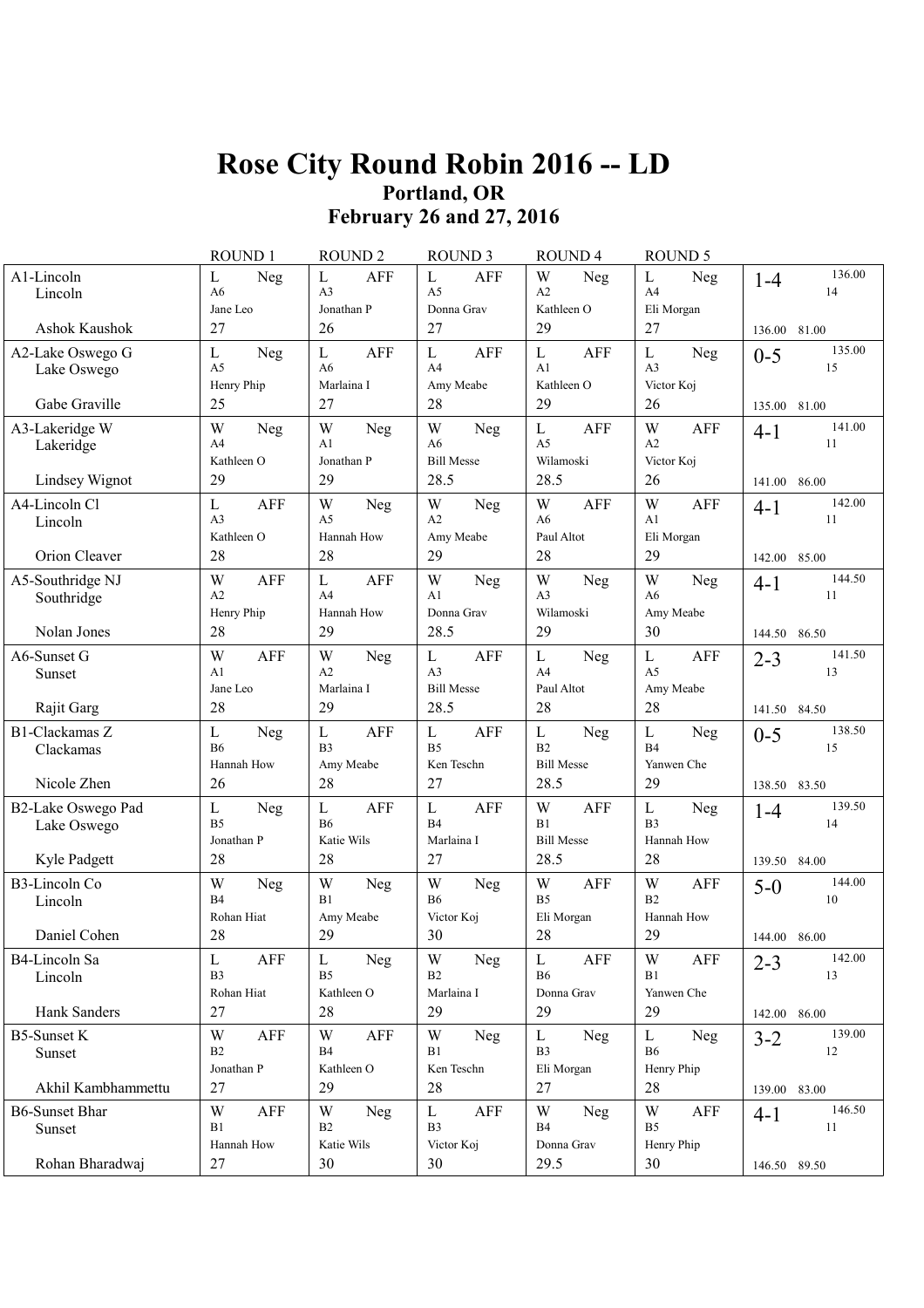### **Rose City Round Robin 2016 -- LD Portland, OR February 26 and 27, 2016**

|                                   | ROUND 1                                         | <b>ROUND2</b>                                            | ROUND <sub>3</sub>                              | <b>ROUND 4</b>                                  | <b>ROUND 5</b>                                         |                         |
|-----------------------------------|-------------------------------------------------|----------------------------------------------------------|-------------------------------------------------|-------------------------------------------------|--------------------------------------------------------|-------------------------|
| C1-Clackamas G<br>Clackamas       | W<br>Neg<br>C6<br>Yanwen Che                    | $\mathbf{L}$<br><b>AFF</b><br>C <sub>3</sub><br>Jane Leo | L<br><b>AFF</b><br>C <sub>5</sub><br>Henry Phip | L<br>Neg<br>C <sub>2</sub><br>Amy Meabe         | $\mathbf L$<br>Neg<br>C <sub>4</sub><br>Jonathan P     | 139.00<br>$1 - 4$<br>14 |
| <b>Sydney Groves</b>              | 28                                              | 27                                                       | 27                                              | 28                                              | 29                                                     | 139.00<br>83.00         |
| C2-Lake Oswego Par<br>Lake Oswego | L<br>Neg<br>C <sub>5</sub><br>Victor Koj        | W<br>AFF<br>C6<br>Stewart Re                             | <b>AFF</b><br>L<br>C <sub>4</sub><br>Rohan Hiat | W<br>AFF<br>C1<br>Amy Meabe                     | L<br>Neg<br>C <sub>3</sub><br>Keith Eddi               | 138.00<br>$2 - 3$<br>13 |
| Min Park                          | 27                                              | 28                                                       | 27                                              | 30                                              | 26                                                     | 82.00<br>138.00         |
| C3-Lincoln Se<br>Lincoln          | L<br>Neg<br>C <sub>4</sub><br>Amy Meabe         | W<br>Neg<br>C1<br>Hannah How                             | W<br>Neg<br>C6<br>Kathleen O                    | <b>AFF</b><br>L<br>C <sub>5</sub><br>Marlaina I | W<br><b>AFF</b><br>C <sub>2</sub><br>Keith Eddi        | 138.00<br>$3 - 2$<br>12 |
| Adam Selker                       | 27                                              | 28                                                       | 29                                              | 27                                              | 27                                                     | 138.00<br>82.00         |
| C4-Oak Hill E<br>Oak Hill         | W<br><b>AFF</b><br>C <sub>3</sub><br>Amy Meabe  | L<br>Neg<br>C <sub>5</sub><br>Ken Teschn                 | W<br>Neg<br>C <sub>2</sub><br>Rohan Hiat        | W<br>AFF<br>C6<br>Henry Phip                    | W<br>AFF<br>C1<br>Jonathan P                           | 145.00<br>$4 - 1$<br>11 |
| Laurel Eddins                     | 28                                              | 29                                                       | 29                                              | 30                                              | 29                                                     | 145.00<br>87.00         |
| C5-Sunset Bhat<br>Sunset          | W<br>AFF<br>C <sub>2</sub>                      | W<br>AFF<br>C <sub>4</sub>                               | W<br>Neg<br>C1                                  | W<br>Neg<br>C <sub>3</sub>                      | W<br>Neg<br>C6                                         | 144.50<br>$5-0$<br>10   |
| Ashwin Bhat                       | Victor Koj<br>28                                | Ken Teschn<br>29                                         | Henry Phip<br>28                                | Marlaina I<br>30                                | Jane Leo<br>29.5                                       | 86.50<br>144.50         |
| C6-Sunset P<br>Sunset             | <b>AFF</b><br>L<br>C1                           | $\mathbf{L}$<br>Neg<br>C <sub>2</sub>                    | L<br><b>AFF</b><br>C <sub>3</sub>               | L<br>Neg<br>C <sub>4</sub>                      | L<br><b>AFF</b><br>C <sub>5</sub>                      | 135.50<br>$0 - 5$<br>15 |
| Vandana Padmaraju                 | Yanwen Che<br>27                                | <b>Stewart Re</b><br>26                                  | Jonathan P<br>28                                | Henry Phip<br>26                                | Jane Leo<br>28.5                                       | 135.50 81.00            |
| D1-Lincoln W<br>Lincoln           | L<br>Neg<br>D <sub>6</sub>                      | W<br><b>AFF</b><br>D <sub>3</sub>                        | L<br><b>AFF</b><br>D <sub>5</sub>               | W<br>Neg<br>D2                                  | W<br>Neg<br>D <sub>4</sub>                             | 139.00<br>$3 - 2$<br>12 |
| Serenity Wade                     | Katie Wils<br>27                                | Donna Grav<br>29                                         | Kathleen O<br>28                                | Hannah How<br>28                                | Paul Altot<br>27                                       | 139.00<br>83.00         |
| D2-Lake Oswego S<br>Lake Oswego   | L<br>Neg<br>D <sub>5</sub>                      | W<br>AFF<br>D <sub>6</sub>                               | W<br><b>AFF</b><br>D <sub>4</sub>               | $\mathbf{L}$<br><b>AFF</b><br>D <sub>1</sub>    | $\mathbf L$<br>Neg<br>D <sub>3</sub>                   | 142.00<br>$2 - 3$<br>13 |
| Radhika Subrahmanyan              | Paul Altot<br>28                                | Henry Phip<br>29                                         | Eli Morgan<br>28                                | Hannah How<br>29                                | Marlaina I<br>28                                       | 142.00<br>85.00         |
| D3-Lincoln H<br>Lincoln           | W<br>Neg<br>D <sub>4</sub><br>Don Steine        | L<br><b>Neg</b><br>D <sub>1</sub><br>Donna Grav          | W<br>Neg<br>D <sub>6</sub><br>Hannah How        | L<br>AFF<br>D <sub>5</sub><br>Ken Teschn        | W<br>AFF<br>D2<br>Marlaina I                           | 138.50<br>$3 - 2$<br>12 |
| Jonathan Huang                    | 27                                              | 28                                                       | 26.5                                            | 27                                              | 30                                                     | 138.50 82.00            |
| D4-Southridge AJ<br>Southridge    | AFF<br>L<br>D <sub>3</sub><br>Don Steine        | Neg<br>W<br>D <sub>5</sub><br>Keith Eddi                 | Neg<br>L<br>D <sub>2</sub><br>Eli Morgan        | AFF<br>W<br>D <sub>6</sub><br>Jonathan P        | AFF<br>L<br>D1<br>Paul Altot                           | 130.00<br>$2 - 3$<br>13 |
| <b>Austin Jones</b>               | 25                                              | 27                                                       | 30                                              | 26                                              | 22                                                     | 130.00 78.00            |
| D5-Sunset H<br>Sunset             | W<br><b>AFF</b><br>D <sub>2</sub><br>Paul Altot | L<br>AFF<br>D <sub>4</sub><br>Keith Eddi                 | W<br>Neg<br>D1<br>Kathleen O                    | W<br>Neg<br>D <sub>3</sub><br>Ken Teschn        | W<br>Neg<br>D <sub>6</sub><br><b>Bill Messe</b>        | 136.00<br>$4 - 1$<br>11 |
| Nehal Hedge                       | 27                                              | 26                                                       | 28                                              | 27                                              | 28                                                     | 136.00 82.00            |
| D6-Tigard H<br>Tigard             | <b>AFF</b><br>W<br>D1<br>Katie Wils             | L<br>Neg<br>D2<br>Henry Phip                             | L<br>AFF<br>D <sub>3</sub><br>Hannah How        | L<br>Neg<br>D <sub>4</sub><br>Jonathan P        | L<br><b>AFF</b><br>D <sub>5</sub><br><b>Bill Messe</b> | 126.00<br>$1 - 4$<br>14 |
| Zach Holmes                       | $27\,$                                          | 25                                                       | 25                                              | 24                                              | 25                                                     | 126.00 75.00            |

Page 2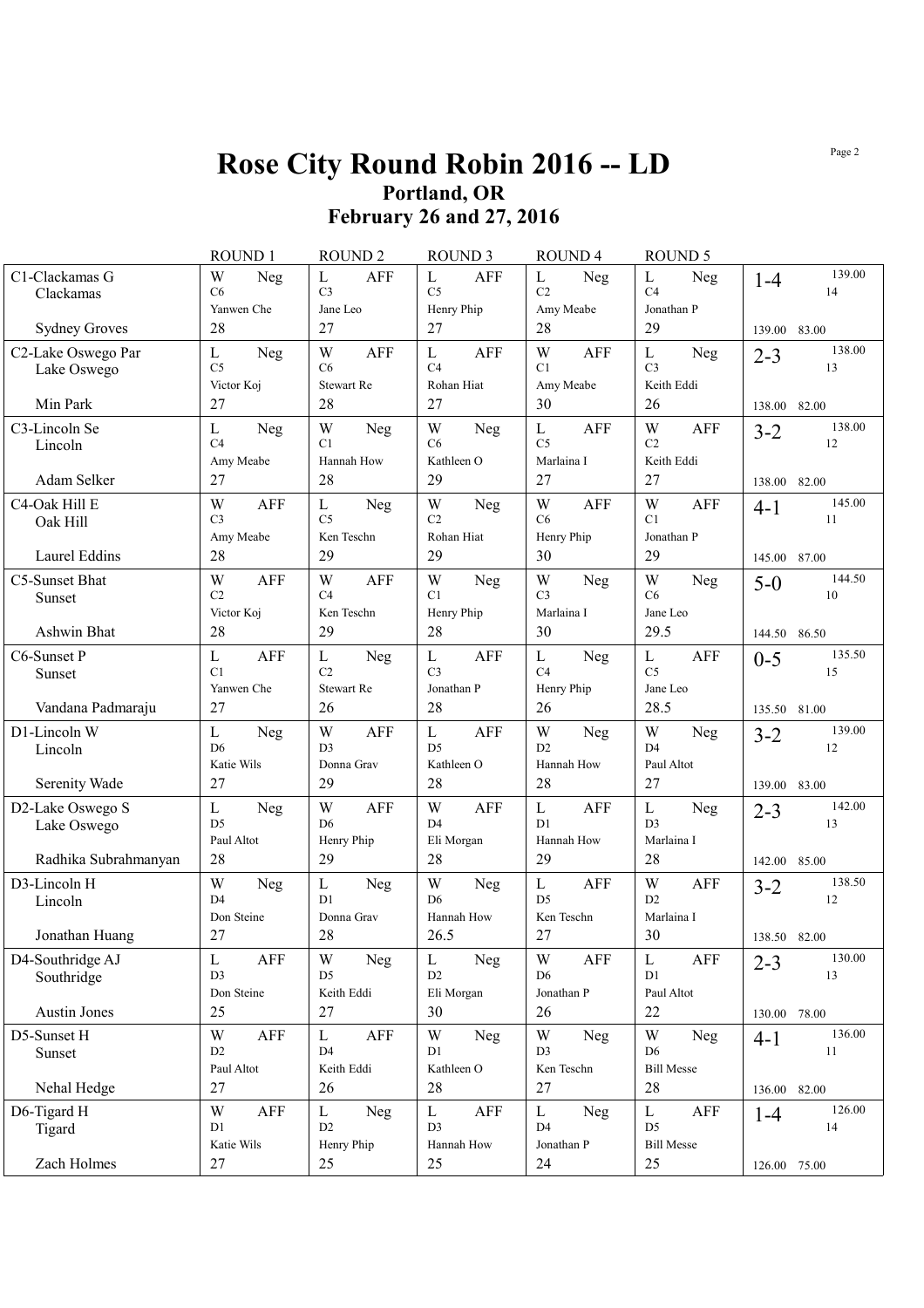# **Rose City Round Robin 2016 Portland, OR February 26 and 27, 2016**

**Division: LD**

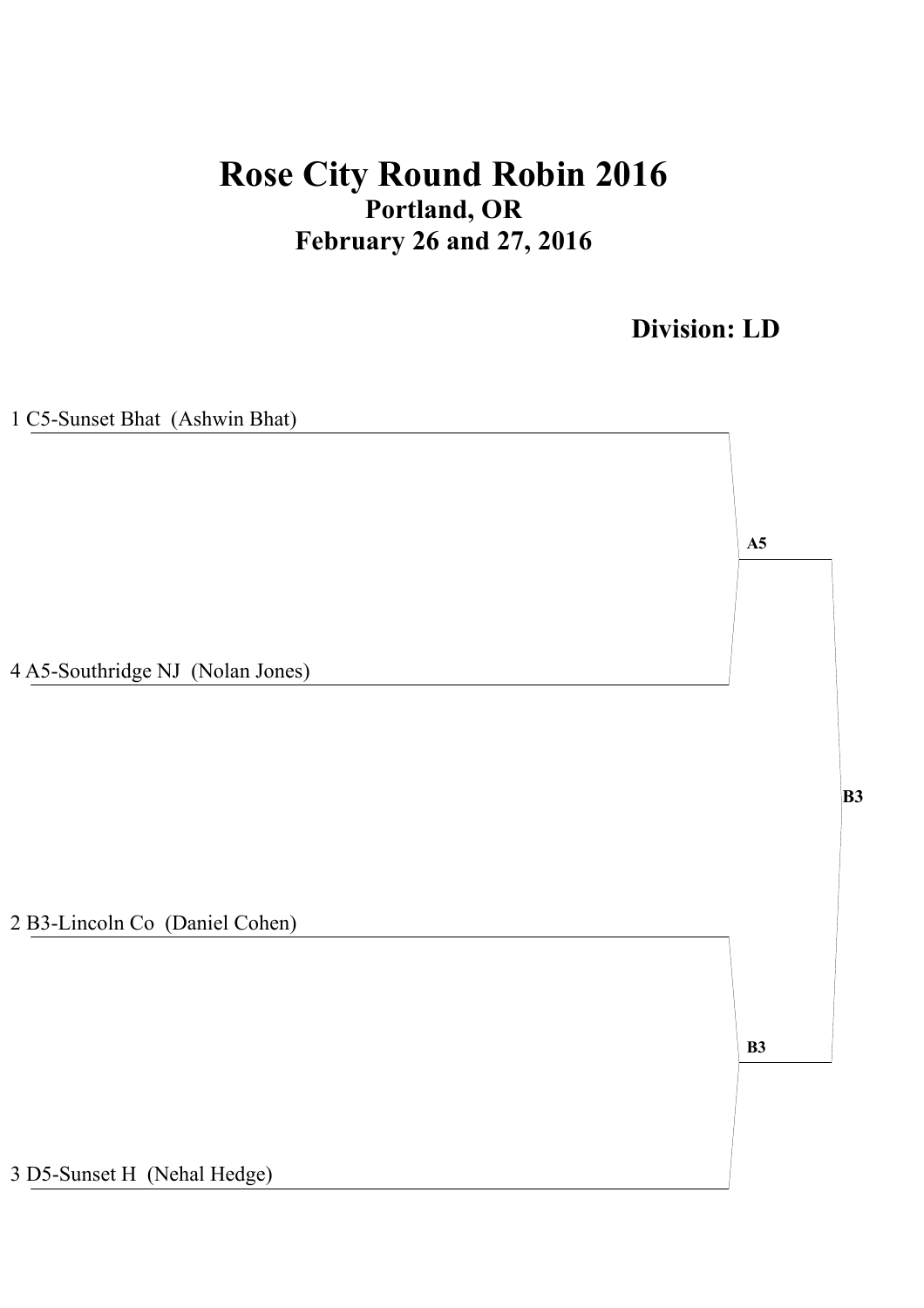### **Rose City Round Robin 2016 -- LD Portland, OR February 26 and 27, 2016**

### **Prelim Speakers in Order**

|                                                | <b>PTS</b> | H/L  | D H/L | RKS |    | OppWn J VAR OppPt |    | <b>RND</b> |
|------------------------------------------------|------------|------|-------|-----|----|-------------------|----|------------|
| 1. Rohan Bharadwaj (B6-Sunset Bhar -- Sunset)  | 146.5      | 89.5 | 30    |     | 11 | 1.27              | 11 | 337        |
| 2. Laurel Eddins (C4-Oak Hill E -- Oak Hill)   | 145.       | -87  | 29    |     | 11 | 1.21              |    | 327        |
| 3. Nolan Jones (A5-Southridge NJ - Southridge) | 144.5      | 86.5 | 29    |     | 11 | .95               |    | 998        |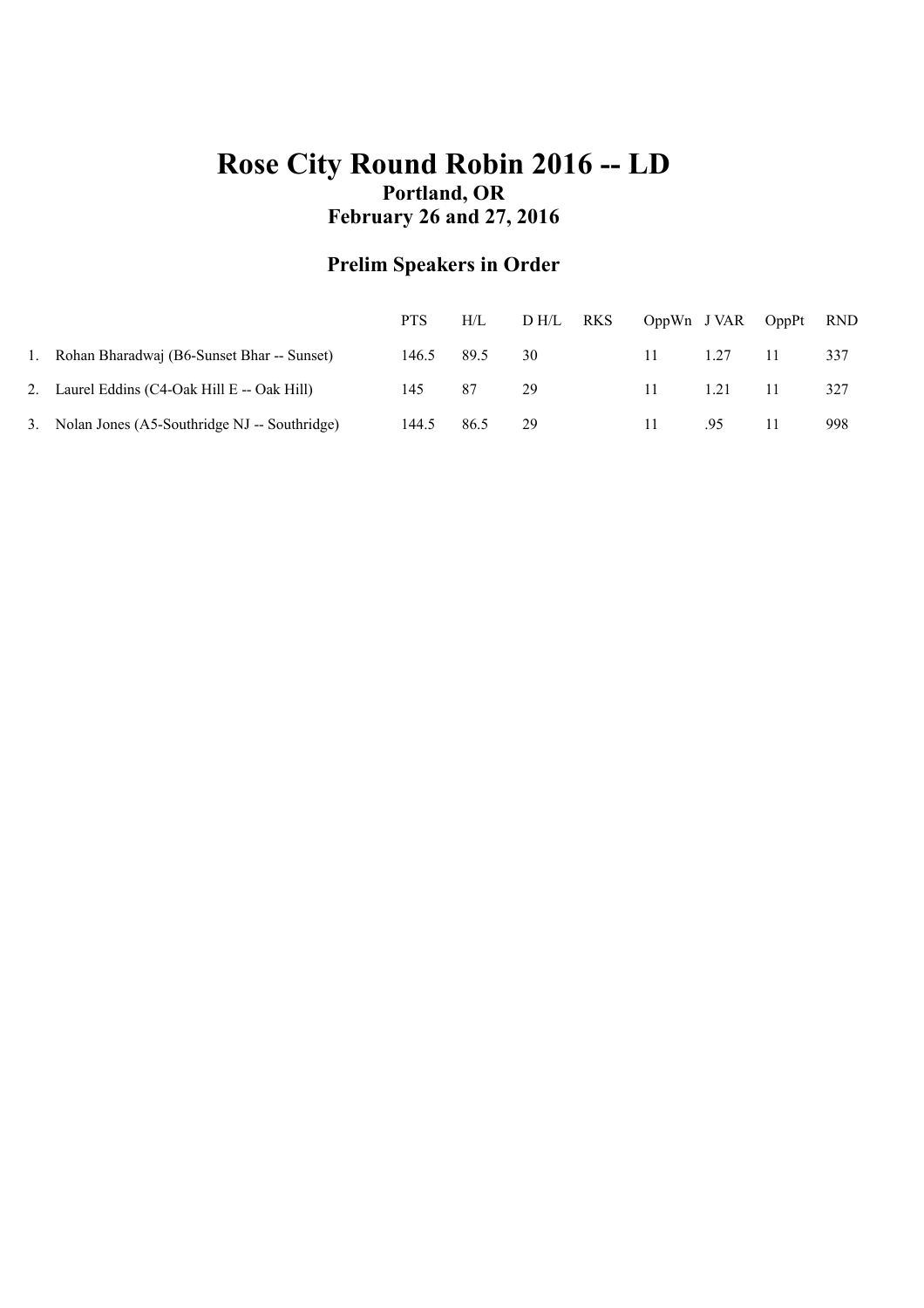### **Rose City Round Robin 2016 -- Policy Portland, OR February 26 and 27, 2016**

|                                                                  | ROUND 1                                                               | ROUND <sub>2</sub>                                                    | <b>ROUND 3</b>                                                        | ROUND <sub>4</sub>                                             | <b>ROUND 5</b>                                                            |                                                               |
|------------------------------------------------------------------|-----------------------------------------------------------------------|-----------------------------------------------------------------------|-----------------------------------------------------------------------|----------------------------------------------------------------|---------------------------------------------------------------------------|---------------------------------------------------------------|
| A1-Clackamas LL<br>Clackamas<br>Kacie Lee<br>Jonathan Lee        | W<br>Neg<br>A <sub>6</sub><br>Mark Littl<br>24<br>29                  | W<br><b>AFF</b><br>A <sub>3</sub><br>Cameron Ni<br>25<br>28           | W<br><b>AFF</b><br>A <sub>5</sub><br>Eric Lowe<br>28<br>30            | $\mathbf L$<br>Neg<br>A <sub>2</sub><br>Paul Altot<br>26<br>28 | W<br><b>Neg</b><br>A4<br>Jake Weigl<br>27.5<br>30                         | 275.50<br>$4-1$<br>11<br>78.50<br>130.50<br>87.00<br>145.00   |
| A2-Lincoln CK<br>Lincoln                                         | $\mathbf L$<br>Neg<br>A5<br>Tom Lining                                | $\mathbf L$<br><b>AFF</b><br>A <sub>6</sub><br>Carl Fishe             | W<br><b>AFF</b><br>A4<br>Patrick Jo                                   | W<br><b>AFF</b><br>A <sub>1</sub><br>Paul Altot                | $\mathbf L$<br><b>Neg</b><br>A <sub>3</sub><br>Rohan Hiat                 | 268.50<br>$2 - 3$<br>13                                       |
| Robert Cagle<br>Ashok Kaushik                                    | 27<br>27.5                                                            | 26<br>26                                                              | 27<br>27                                                              | 27<br>28                                                       | 27<br>26                                                                  | 134.00<br>81.00<br>80.50<br>134.50                            |
| A3-Oak Hill SE<br>Oak Hill                                       | W<br>Neg<br>A4<br>Russell Ha                                          | $\mathbf L$<br>Neg<br>A1<br>Cameron Ni                                | $\mathbf L$<br><b>Neg</b><br>A6<br>Joe Perko                          | W<br><b>AFF</b><br>A <sub>5</sub><br>Jennifer L                | W<br><b>AFF</b><br>A2<br>Rohan Hiat                                       | 283.00<br>$3 - 2$<br>12                                       |
| Conrad Sproul<br>Laurel Eddins                                   | 28<br>28                                                              | 26<br>27                                                              | 29<br>29                                                              | 29<br>29                                                       | 29<br>29                                                                  | 141.00<br>86.00<br>86.00<br>142.00                            |
| A4-OES LG<br><b>OES</b><br>Jennifer Lee<br>Vikul Gupta           | $\mathbf L$<br><b>AFF</b><br>A <sub>3</sub><br>Russell Ha<br>27<br>27 | W<br>Neg<br>A <sub>5</sub><br>Rohan Hiat<br>29<br>28                  | $\mathbf L$<br><b>Neg</b><br>A2<br>Patrick Jo<br>26<br>28             | $\mathbf L$<br>AFF<br>A6<br>Matt Compt<br>28<br>28             | $\mathbf L$<br><b>AFF</b><br>A <sub>1</sub><br>Jake Weigl<br>27.5<br>27.5 | 276.00<br>$1-4$<br>14<br>82.50<br>137.50<br>83.50<br>138.50   |
| A5-OES SW<br><b>OES</b>                                          | W<br><b>AFF</b><br>A2<br>Tom Lining                                   | $\mathbf L$<br><b>AFF</b><br>A <sup>4</sup><br>Rohan Hiat             | $\mathbf L$<br><b>Neg</b><br>A1<br>Eric Lowe                          | $\mathbf L$<br>Neg<br>A <sub>3</sub><br>Jennifer L             | $\mathbf L$<br>Neg<br>A <sub>6</sub><br>Russell Ha                        | 277.50<br>$1 - 4$<br>14                                       |
| Vaughan Siker<br>Julia Witteman                                  | 28<br>28                                                              | 27<br>28                                                              | 29<br>29                                                              | 27<br>28                                                       | 26.5<br>27                                                                | 82.00<br>137.50<br>84.00<br>140.00                            |
| A6-South Eugene LS<br>South Eugene                               | $\mathbf L$<br><b>AFF</b><br>A <sub>1</sub><br>Mark Littl             | W<br>Neg<br>A2<br>Carl Fishe                                          | W<br><b>AFF</b><br>A <sub>3</sub><br>Joe Perko                        | W<br>Neg<br>A <sub>4</sub><br>Matt Compt                       | W<br><b>AFF</b><br>A <sub>5</sub><br>Russell Ha                           | 283.50<br>$4-1$<br>11                                         |
| Henry Lininger<br>Leo Saenger                                    | 27<br>28                                                              | 28<br>28                                                              | 30<br>30                                                              | 28<br>28                                                       | 28<br>28.5                                                                | 141.00<br>84.00<br>84.50<br>142.50                            |
| <b>B1-Clackamas LG</b><br>Clackamas<br>William Lau<br>Luke Geist | $\mathbf L$<br>Neg<br><b>B6</b><br>Keith Eddi<br>26<br>25             | $\mathbf L$<br><b>AFF</b><br>B <sub>3</sub><br>Mark Littl<br>24<br>23 | $\mathbf L$<br><b>AFF</b><br>B <sub>5</sub><br>Russell Ha<br>26<br>26 | $\mathbf L$<br>Neg<br>B <sub>2</sub><br>Eric Lowe<br>29<br>29  | $\mathbf L$<br>Neg<br><b>B4</b><br>Matt Compt<br>26<br>26                 | 260.00<br>$0 - 5$<br>15<br>78.00<br>131.00<br>77.00<br>129.00 |
| <b>B2-Lincoln BG</b><br>Lincoln                                  | $\mathbf L$<br>Neg<br>B <sub>5</sub><br>Carl Fishe                    | W<br><b>AFF</b><br><b>B6</b><br>Russell Ha                            | $\mathbf L$<br>AFF<br><b>B4</b><br>Rohan Hiat                         | W<br><b>AFF</b><br>B1<br>Eric Lowe                             | $\mathbf L$<br>Neg<br>B <sub>3</sub><br>Julie Siew                        | 275.50<br>$2 - 3$<br>13                                       |
| <b>Belle Butler</b><br>Madeline Gochee                           | 26<br>26                                                              | 27<br>29                                                              | 27<br>27                                                              | 30<br>30                                                       | 26<br>27.5                                                                | 136.00 80.00<br>139.50 83.50                                  |
| <b>B3-Oak Hill RT</b><br>Oak Hill                                | W<br>Neg<br><b>B4</b><br>Eric Lowe                                    | W<br>Neg<br>B1<br>Mark Littl                                          | W<br>Neg<br><b>B6</b><br>Cameron Ni                                   | $\mathbf{L}$<br>AFF<br>B <sub>5</sub><br>Rohan Hiat            | W<br>AFF<br>B <sub>2</sub><br>Julie Siew                                  | 282.50<br>$4 - 1$<br>11                                       |
| Emma Rosander<br>Beau Taylor-Ladd                                | 30<br>29                                                              | 28<br>28                                                              | 28<br>27                                                              | 28<br>27.5                                                     | 28.5<br>28.5                                                              | 142.50 84.50<br>140.00 84.00                                  |
| <b>B4-OES ZM</b><br><b>OES</b><br>Julianne Zhao                  | $\mathbf{L}$<br>AFF<br>B <sub>3</sub><br>Eric Lowe<br>28              | $\mathbf{L}$<br>Neg<br>B <sub>5</sub><br>Joe Perko<br>27              | W<br>Neg<br>B <sub>2</sub><br>Rohan Hiat<br>28                        | $\mathbf{L}$<br>AFF<br><b>B6</b><br>Jake Weigl<br>27           | W<br>AFF<br>B1<br>Matt Compt<br>29                                        | 279.00<br>$2 - 3$<br>13                                       |
| Quattro Musser                                                   | 29                                                                    | 28                                                                    | 28                                                                    | 28                                                             | 27                                                                        | 139.00 83.00<br>140.00 84.00                                  |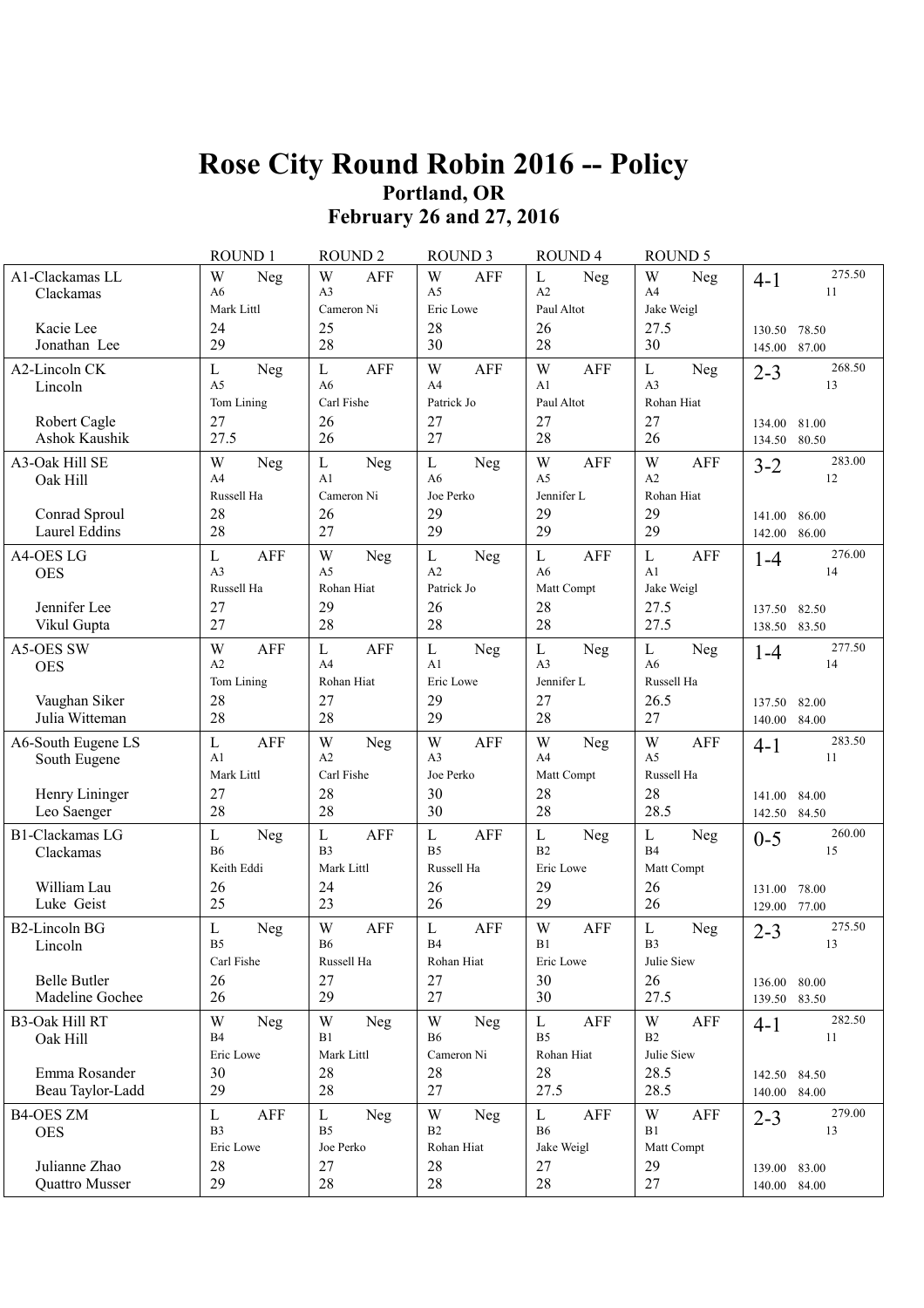#### Page 2

### **Rose City Round Robin 2016 -- Policy Portland, OR February 26 and 27, 2016**

|                                                   | ROUND 1                                     |            | <b>ROUND 2</b>                               |            | <b>ROUND 3</b>                                     |            | ROUND <sub>4</sub>                           |            | <b>ROUND 5</b>                                    |            |                        |                       |
|---------------------------------------------------|---------------------------------------------|------------|----------------------------------------------|------------|----------------------------------------------------|------------|----------------------------------------------|------------|---------------------------------------------------|------------|------------------------|-----------------------|
| <b>B5-Sam Barlow SW</b><br>Sam Barlow             | W<br>B2<br>Carl Fishe                       | <b>AFF</b> | W<br>B <sub>4</sub><br>Joe Perko             | <b>AFF</b> | W<br>B1<br>Russell Ha                              | Neg        | W<br>B <sub>3</sub><br>Rohan Hiat            | Neg        | W<br><b>B6</b><br>Mark Littl                      | Neg        | $5-0$                  | 276.50<br>10          |
| <b>Austin Schubert</b><br>Rachael Wilczewski      | 26<br>26                                    |            | 29<br>29                                     |            | 27.5<br>27                                         |            | 29<br>28                                     |            | 28<br>27                                          |            | 139.50<br>137.00       | 84.50<br>82.00        |
| <b>B6-Tigard KH</b><br>Tigard<br>Tristan Kelleher | W<br>B1<br>Keith Eddi<br>28                 | AFF        | $\mathbf{L}$<br>B2<br>Russell Ha<br>26       | <b>Neg</b> | $\mathbf{L}$<br>B <sub>3</sub><br>Cameron Ni<br>27 | <b>AFF</b> | W<br>B4<br>Jake Weigl<br>27                  | Neg        | $\mathbf L$<br>B <sub>5</sub><br>Mark Littl<br>27 | AFF        | $2 - 3$<br>135.00      | 261.00<br>13<br>81.00 |
| David Han                                         | 25                                          |            | 27                                           |            | 25                                                 |            | 25                                           |            | 24                                                |            | 126.00                 | 75.00                 |
| C1-Lincoln SM<br>Lincoln                          | W                                           | Bye        | L<br>C <sub>3</sub><br>Julie Siew            | <b>AFF</b> | W<br>C <sub>5</sub><br>Paul Altot                  | <b>AFF</b> | $\mathbf{L}$<br>C <sub>2</sub><br>Cameron Ni | Neg        | W<br>C <sub>4</sub><br>Eric Lowe                  | Neg        | $3-2$                  | 271.25<br>15          |
| Jay Sharabu<br>Raja Moreno                        | 26.8<br>27.5                                |            | 27<br>28                                     |            | 27<br>28                                           |            | 26<br>26                                     |            | 27<br>28                                          |            | 133.75<br>137.50       | 80.75<br>83.50        |
| C2-Lincoln OW<br>Lincoln                          | W<br>C <sub>5</sub><br>Rohan Hiat           | Neg        | W                                            | Bye        | W<br>C4<br>Mark Littl                              | <b>AFF</b> | W<br>C1<br>Cameron Ni                        | AFF        | L<br>C <sub>3</sub><br>Tom Lining                 | Neg        | 4-1                    | 273.12<br>15          |
| Zelda Offermann<br>Kate Weeks                     | 27<br>28                                    |            | 27<br>27.6                                   |            | 27<br>28                                           |            | 27<br>27                                     |            | 27<br>27.5                                        |            | 135.00<br>138.12       | 81.00<br>83.12        |
| C3-OES RL<br><b>OES</b>                           | W<br>C <sub>4</sub><br>Jennifer L           | Neg        | W<br>C1<br>Julie Siew                        | Neg        | W                                                  | <b>Bye</b> | W<br>C <sub>5</sub><br>Russell Ha            | <b>AFF</b> | W<br>C <sub>2</sub><br>Tom Lining                 | <b>AFF</b> | $5-0$                  | 291.87<br>14          |
| Louis Reichman<br>Soren Little                    | 29<br>30                                    |            | 28.5<br>29.5                                 |            | 28.9<br>29.5                                       |            | 29.5<br>29.5                                 |            | 28.5<br>29                                        |            | 144.37<br>147.50       | 86.37<br>88.50        |
| C4-Sam Barlow BC<br>Sam Barlow                    | $\mathbf L$<br>C <sub>3</sub><br>Jennifer L | AFF        | $\mathbf{L}$<br>C <sub>5</sub><br>Jake Weigl | Neg        | $\mathbf L$<br>C2<br>Mark Littl                    | Neg        | W                                            | <b>Bye</b> | $\mathbf L$<br>C1<br>Eric Lowe                    | <b>AFF</b> | $1-4$                  | 258.75<br>18          |
| Gabe Baird<br>Katie Card                          | 26<br>27                                    |            | 25<br>25                                     |            | 24<br>26                                           |            | 25<br>26.8                                   |            | 25<br>29                                          |            | 125.00<br>133.75       | 75.00<br>79.75        |
| C5-Westview WS<br>Westview                        | L<br>C <sub>2</sub><br>Rohan Hiat           | AFF        | W<br>C <sub>4</sub><br>Jake Weigl            | <b>AFF</b> | $\mathbf L$<br>C1<br>Paul Altot                    | Neg        | $\mathbf{L}$<br>C <sub>3</sub><br>Russell Ha | Neg        | W                                                 | Bye        | $2 - 3$                | 263.12<br>16          |
| Austin Wang<br>Pranay Sharma                      | 26<br>25                                    |            | 27<br>27                                     |            | 27<br>26                                           |            | 26.5<br>26                                   |            | 26.6<br>26                                        |            | 133.12<br>130.00 78.00 | 80.12                 |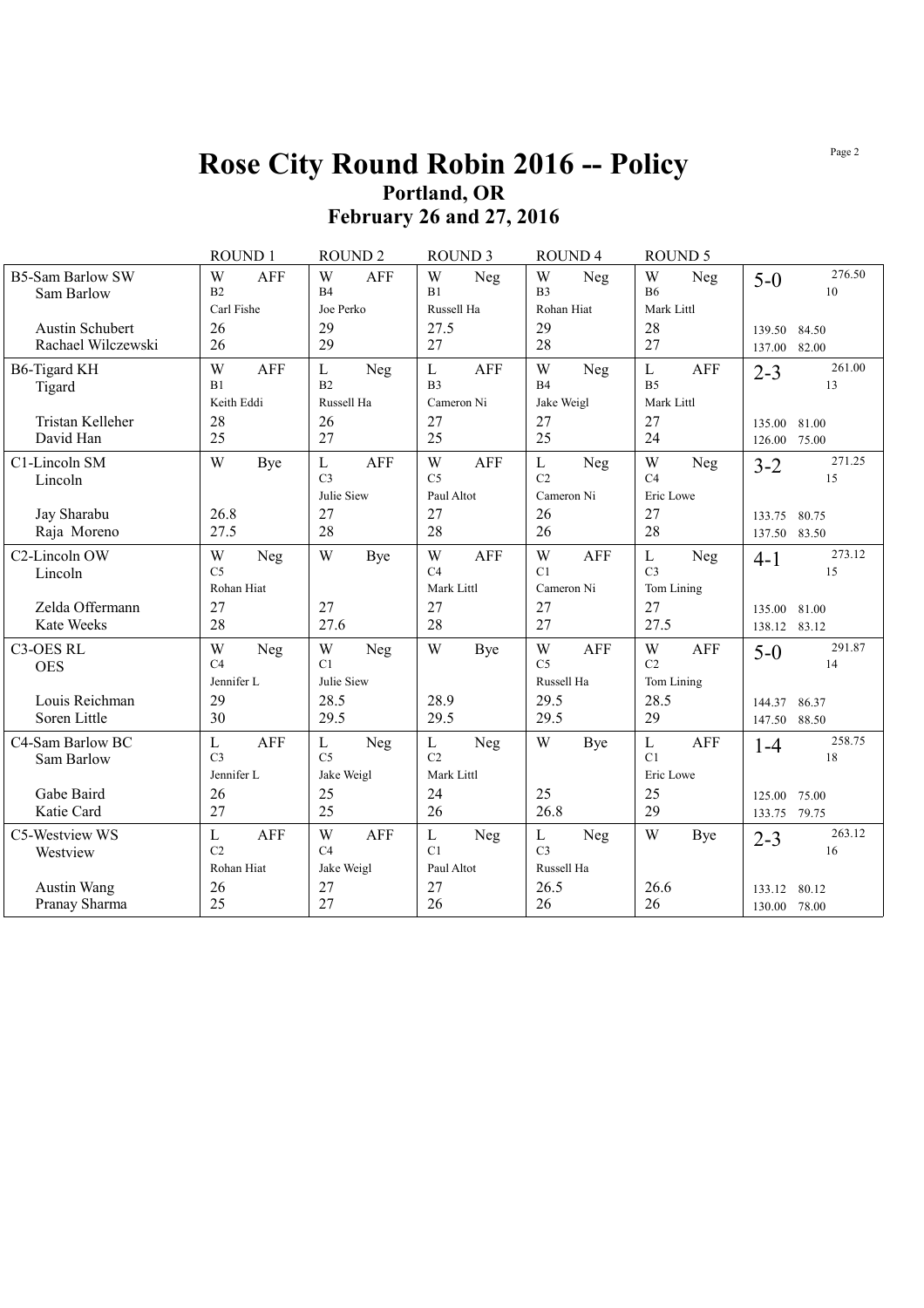|                    |                    |                                          | <b>Rose City Round Robin 2016 -- Policy</b> |         | Page 3 |
|--------------------|--------------------|------------------------------------------|---------------------------------------------|---------|--------|
|                    |                    | Portland, OR<br>February 26 and 27, 2016 |                                             |         |        |
| ROUND <sub>1</sub> | ROUND <sub>2</sub> | ROUND <sub>3</sub>                       | ROUND <sub>4</sub>                          | ROUND 5 |        |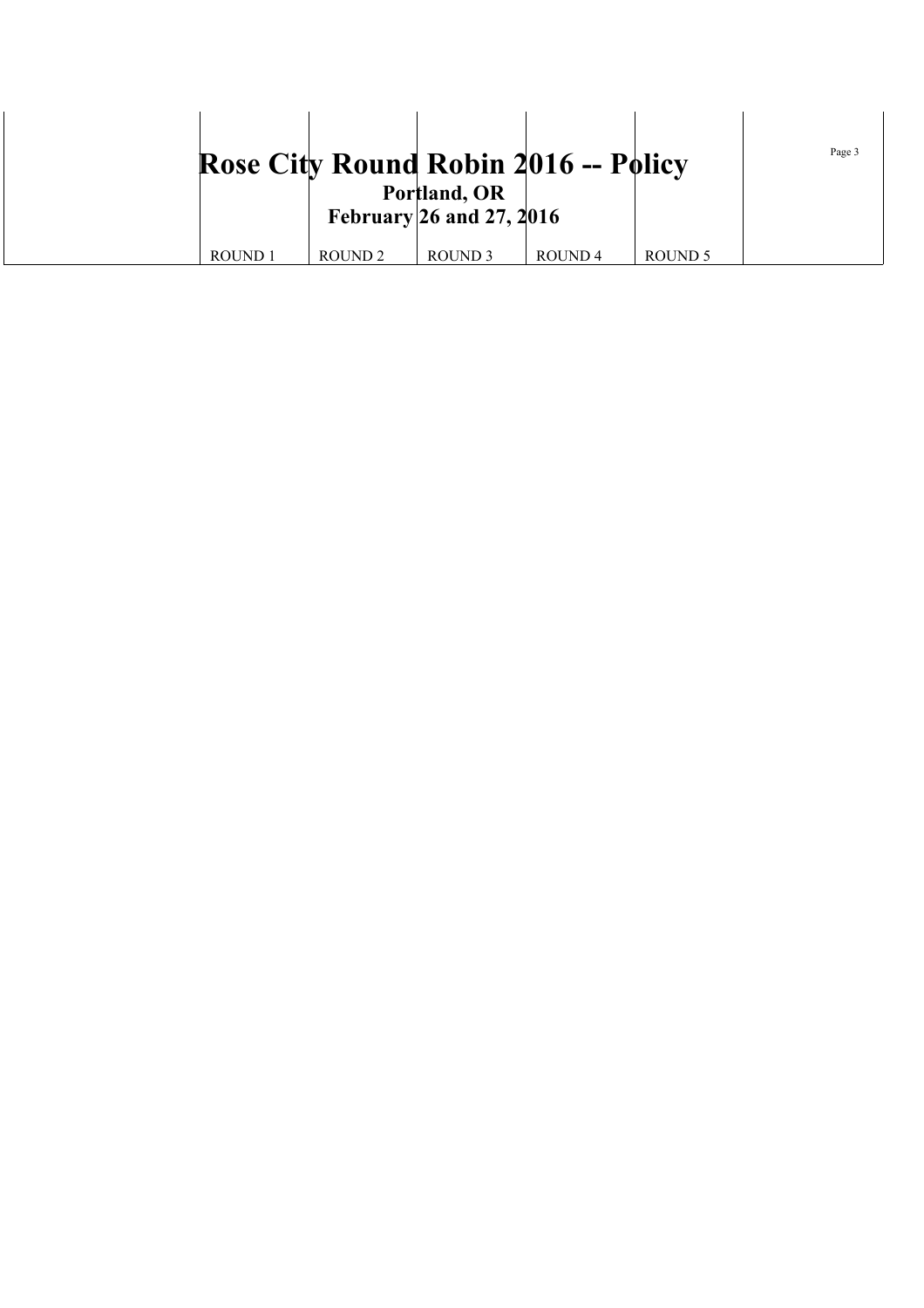# **Rose City Round Robin 2016 Portland, OR February 26 and 27, 2016**

**Division: Policy**

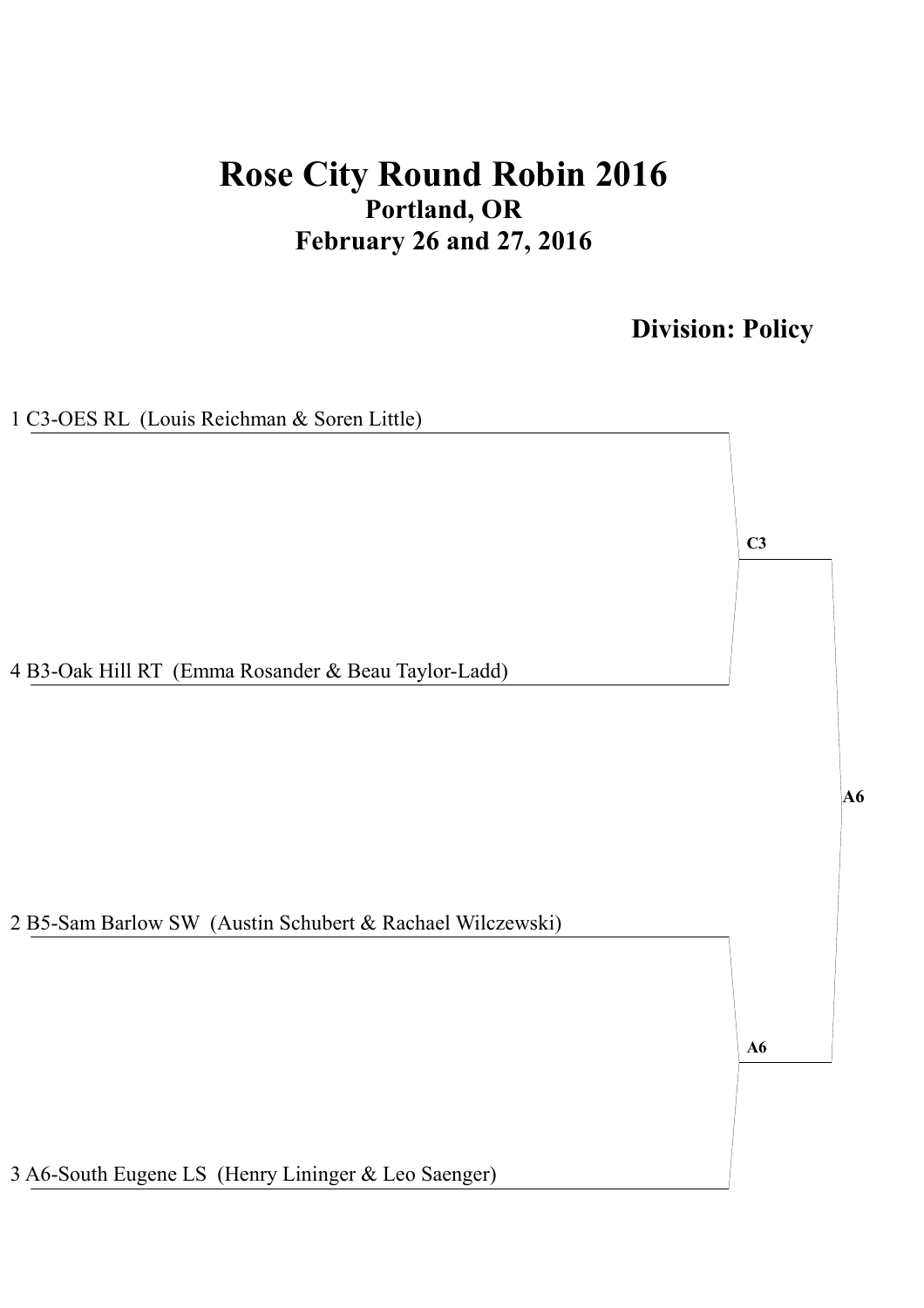### **Rose City Round Robin 2016 -- Policy Portland, OR February 26 and 27, 2016**

### **Prelim Speakers in Order**

|                                                | <b>PTS</b> | H/L             | D H/L RKS |      | OppWn JVAR OppPt |    | <b>RND</b> |
|------------------------------------------------|------------|-----------------|-----------|------|------------------|----|------------|
| 1. Soren Little (C3-OES RL -- OES)             |            | 147.5 88.5 29.5 |           | 14   | 1.98             | 14 | 425        |
| 2. Jonathan Lee (A1-Clackamas LL -- Clackamas) | 145 87     |                 | - 29      | -11- | 1.63             |    | 850        |
| 3. Louis Reichman (C3-OES RL -- OES)           | 144.37     | 86.37           | 28.87     | 14   | 1.36             | 14 | 624        |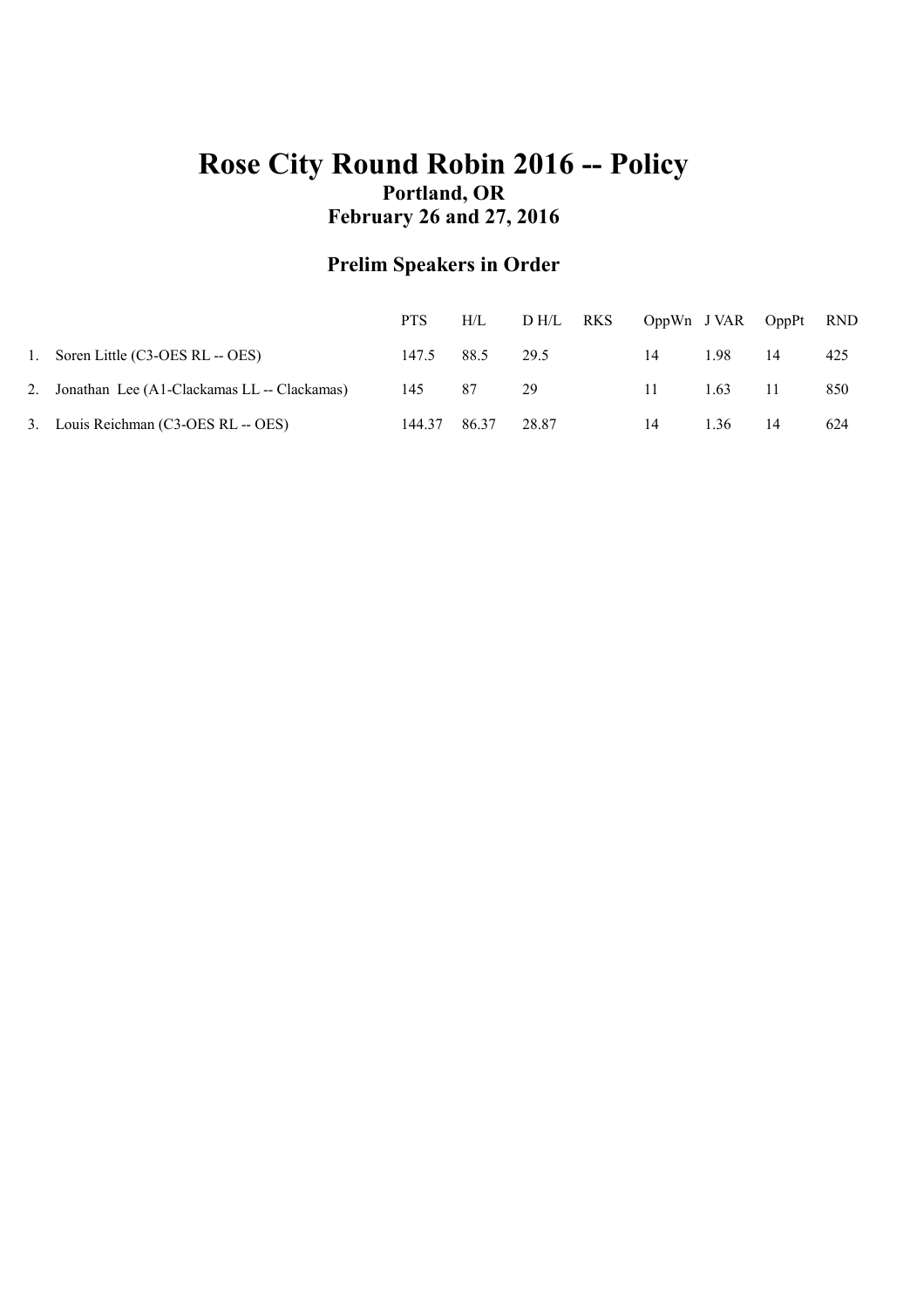## **Rose City Round Robin 2016 -- Public Forum Portland, OR February 26 and 27, 2016**

|                                                              | ROUND 1                                          | <b>ROUND 2</b>                               | <b>ROUND 3</b>                                        | ROUND <sub>4</sub>                                        | <b>ROUND 5</b>                                          |                                                     |
|--------------------------------------------------------------|--------------------------------------------------|----------------------------------------------|-------------------------------------------------------|-----------------------------------------------------------|---------------------------------------------------------|-----------------------------------------------------|
| A1-Tigard PD<br>Tigard<br>Marie Piatski<br>Sydney Dauphinais | W<br>Bye<br>27<br>27.4                           | L<br>AFF<br>A3 PF<br>Don Steine<br>27<br>28  | L<br>AFF<br>A5 PF<br>Amy Rehwal<br>25<br>26           | W<br>Neg<br>A <sub>2</sub> PF<br>Joel Ayala<br>29<br>27.5 | L<br><b>Neg</b><br>A4 PF<br>Katie Wils<br>27<br>28      | 271.87<br>$2 - 3$<br>16<br>81.00<br>135.00<br>82.87 |
| A2-Lincoln DA<br>Lincoln                                     | L<br>Neg<br>A5 PF<br>Marlaina I                  | W<br>Bye                                     | W<br>AFF<br>A4 PF<br>Sam Chapma                       | L<br>AFF<br>A6 PF<br>Joel Ayala                           | $\mathbf{L}$<br>AFF<br>A3 PF<br>M Lantow                | 136.87<br>274.37<br>$2 - 3$<br>16                   |
| Ethan Dennis<br>Maia Abbruzzese                              | 27<br>28                                         | 26.8<br>28.1                                 | 26<br>29                                              | 27<br>28                                                  | 27<br>27.5                                              | 80.75<br>133.75<br>140.62<br>84.12                  |
| A3-Lincoln PR<br>Lincoln                                     | W<br>Neg<br>A4 PF<br>Aletia Coc                  | W<br><b>Neg</b><br>A6 PF<br>Don Steine       | W<br>Bye                                              | L<br>Neg<br>A5 PF<br>Jennifer C                           | W<br>Neg<br>A <sub>2</sub> PF<br>M Lantow               | 276.87<br>$4-1$<br>15                               |
| Colin Phipps<br>Anisha RajBhandary                           | 28<br>28.5                                       | 28<br>28                                     | 27.1<br>28.3                                          | 27<br>28                                                  | 25.5<br>28.5                                            | 82.12<br>135.62<br>141.25 84.75                     |
| A4-Southridge JJ<br>Southridge<br><b>Austin Jones</b>        | L<br>AFF<br>A3 PF<br>Aletia Coc<br>27            | <b>AFF</b><br>L<br>A5 PF<br>Darren Gra<br>27 | L<br>Neg<br>A <sub>2</sub> PF<br>Sam Chapma<br>27     | W<br><b>Bye</b><br>26.8                                   | W<br>AFF<br>A6 PF<br>Katie Wils<br>26                   | 272.50<br>$2 - 3$<br>16<br>80.75<br>133.75          |
| Nolan Jones<br>A5-Sunset KS                                  | 27.5<br>W<br><b>AFF</b>                          | 27<br>W<br>Neg                               | 28<br>W<br>Neg                                        | 27.8<br>W<br><b>AFF</b>                                   | 28.5<br>W<br><b>Bye</b>                                 | 138.75<br>83.25<br>286.25<br>$5-0$                  |
| Sunset                                                       | A <sub>2</sub> PF<br>Marlaina I                  | A4 PF<br>Darren Gra                          | A6 PF<br>Amy Rehwal                                   | A3 PF<br>Jennifer C                                       |                                                         | 14                                                  |
| Nimisha Kapur<br>Sneha Sinha                                 | 29<br>30                                         | 28<br>28                                     | 29<br>29                                              | 28<br>28                                                  | 28.5<br>28.8                                            | 85.50<br>142.50<br>143.75<br>85.75                  |
| <b>B1-Forest Grove CC</b><br><b>Forest Grove</b>             | $\mathbf L$<br><b>AFF</b><br>B6 PF<br>Jonathan P | L<br><b>AFF</b><br>B3 PF<br>Tyler Runn       | L<br>Neg<br>B5 PF<br><b>Stewart Re</b>                | L<br><b>AFF</b><br>B <sub>2</sub> PF<br>Marlaina I        | W<br><b>Bye</b>                                         | 269.37<br>$1 - 4$<br>18                             |
| Nora Cooper<br>Tara Croft                                    | 28<br>27                                         | 27<br>26.5                                   | 27<br>27                                              | 26<br>27                                                  | 27<br>26.9                                              | 81.00<br>135.00<br>80.87<br>134.37                  |
| <b>B2-Lakeridge RW</b><br>Lakeridge<br>Maya Rajani           | W<br>Neg<br>B5 PF<br>Jennifer C<br>27            | L<br><b>AFF</b><br>B6 PF<br>Jason Brau<br>28 | W<br>Bye<br>28.3                                      | W<br>Neg<br>B1 PF<br>Marlaina I<br>30                     | $\mathbf{L}$<br><b>AFF</b><br>B3 PF<br>Dinesh Bha<br>28 | 281.25<br>$3-2$<br>15<br>84.25<br>141.25            |
| Laura Wang                                                   | 28                                               | 27                                           | 28                                                    | 29                                                        | 28                                                      | 140.00<br>84.00                                     |
| <b>B3-Lincoln DM</b><br>Lincoln                              | W<br>Bye<br>B4 PF<br>Eliza Haas                  | W<br>Neg<br>B1 PF<br>Tyler Runn              | L<br><b>AFF</b><br>B6 PF<br>Victor Koj                | W<br>Neg<br>B5 PF<br>Darren Gra                           | W<br>Neg<br>B <sub>2</sub> PF<br>Dinesh Bha             | 283.12<br>4-1<br>15                                 |
| Kelsey Dunn<br>Laurel McGrane                                | 28.1<br>28.5                                     | 28<br>28                                     | 28<br>28                                              | 28<br>29                                                  | 28.5<br>29                                              | 140.62 84.12<br>142.50 85.50                        |
| <b>B5-Sunset BB</b><br>Sunset                                | L<br>AFF<br>B <sub>2</sub> PF<br>Jennifer C      | W<br>Bye                                     | $\ensuremath{\text{W}}$<br>AFF<br>B1 PF<br>Stewart Re | $\mathbf{L}$<br>AFF<br>B3 PF<br>Darren Gra                | $\mathbf{L}$<br>AFF<br>B6 PF<br>Ken Teschn              | 283.12<br>$2 - 3$<br>16                             |
| Rohan Bharadwaj<br>Ashwin Bhat                               | 28<br>27                                         | 28.4<br>28.3                                 | 29<br>29                                              | 27<br>27                                                  | 29.5<br>30                                              | 141.87 85.37<br>141.25 84.25                        |
| <b>B6-McMinnville GP</b><br>McMinnville                      | W<br>Neg<br>B1 PF<br>Jonathan P                  | W<br>Neg<br>B <sub>2</sub> PF<br>Jason Brau  | W<br>Neg<br>B3 PF<br>Victor Koj                       | W<br>Bye                                                  | W<br>Neg<br>B5 PF<br>Ken Teschn                         | 287.50<br>$5-0$<br>14                               |
| Joe Gullo<br>Benjamin Pollak                                 | 29<br>29                                         | 27.5<br>28.5                                 | 29<br>28                                              | 28.8<br>28.8                                              | 29.5<br>29.5                                            | 143.75 86.75<br>143.75 86.25                        |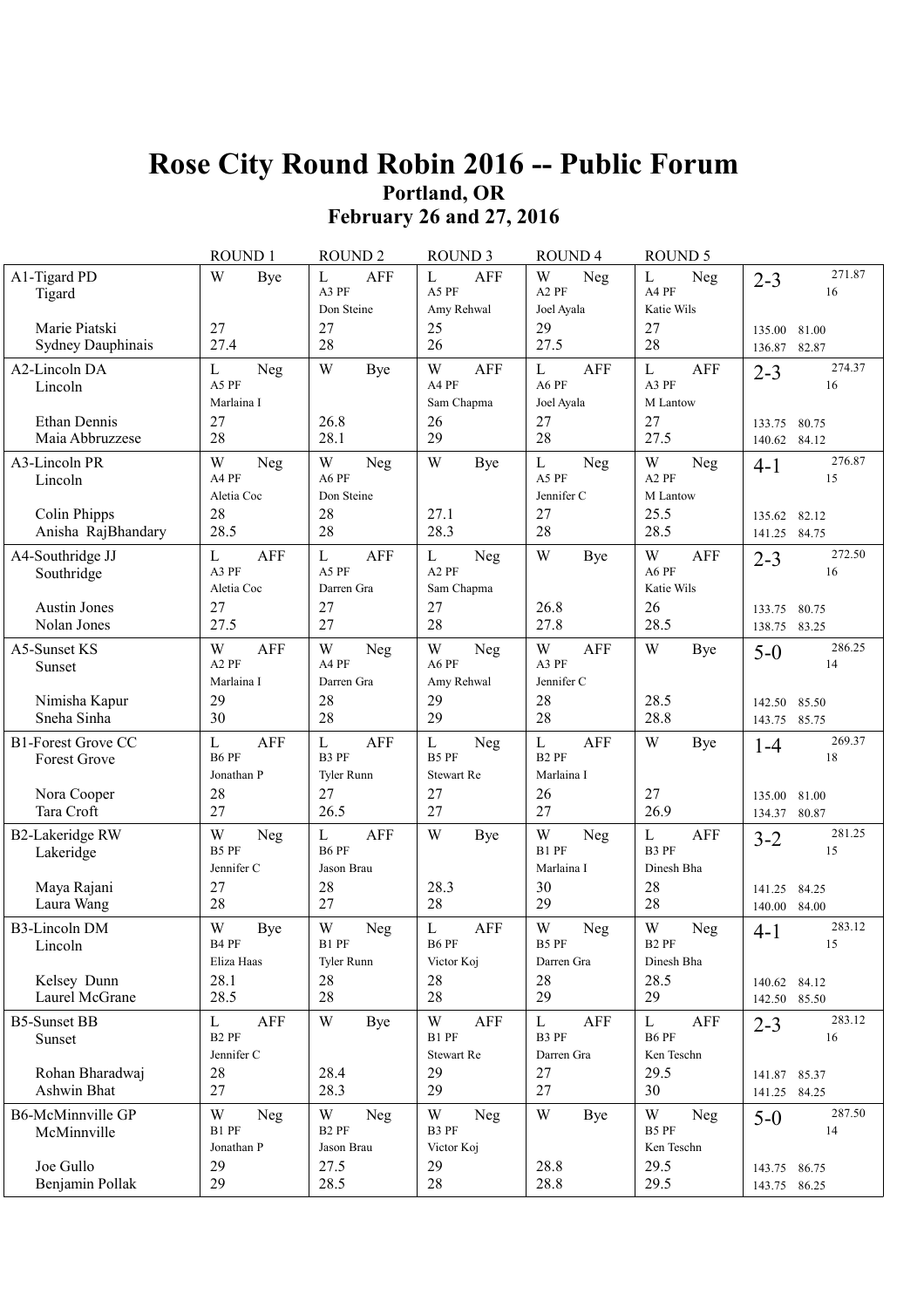## **Rose City Round Robin 2016 -- Public Forum Portland, OR**

**February 26 and 27, 2016**

|                                                                | ROUND <sub>1</sub>                                      | <b>ROUND2</b>                                                 | <b>ROUND 3</b>                                                    | <b>ROUND4</b>                                           | ROUND <sub>5</sub>                                        |                                                               |
|----------------------------------------------------------------|---------------------------------------------------------|---------------------------------------------------------------|-------------------------------------------------------------------|---------------------------------------------------------|-----------------------------------------------------------|---------------------------------------------------------------|
| C1-Forest Grove CR<br>Forest Grove                             | L<br>Neg<br>C6 PF<br>Lainie Ett                         | $\mathbf{L}$<br><b>AFF</b><br>C3 PF<br>Aletia Coc             | $\mathbf L$<br><b>AFF</b><br>C5 PF<br>Beau Woodw                  | L<br>AFF<br>C <sub>2</sub> PF<br>Jayme Rabe             | L<br><b>AFF</b><br>C <sub>4</sub> PF<br>Jonathan P        | 258.50<br>$0 - 5$<br>15                                       |
| Violet Crain<br><b>Matthew Robles</b>                          | 26<br>25.5                                              | 26.5<br>26                                                    | 25<br>24                                                          | 26.5<br>25.5                                            | 27.5<br>26                                                | 79.00<br>131.50<br>77.00<br>127.00                            |
| C2-Lakeridge WB<br>Lakeridge<br>Rachel Winningham              | W<br><b>AFF</b><br>C5 PF<br>Selkers<br>29.5             | $\mathbf{L}$<br>AFF<br>C6 PF<br>Ben LeBlan<br>29              | W<br><b>AFF</b><br>C <sub>4</sub> PF<br>Joel Ayala<br>29          | W<br>Neg<br>C1 PF<br>Jayme Rabe<br>29                   | W<br>AFF<br>C3 PF<br>Marlaina I<br>30                     | 291.50<br>$4 - 1$<br>11<br>146.50<br>87.50                    |
| Greg Bisbjerg                                                  | 29.5                                                    | 29                                                            | 29.5                                                              | 28                                                      | 29                                                        | 87.50<br>145.00                                               |
| C3-Lincoln BW<br>Lincoln                                       | W<br>Neg<br>C <sub>4</sub> PF<br>Dinesh Bha             | W<br>Neg<br>C1 PF<br>Aletia Coc                               | L<br>Neg<br>C6 PF<br>Eliza Haas                                   | W<br>Neg<br>C5 PF<br>Ken Teschn                         | L<br>Neg<br>C <sub>2</sub> PF<br>Marlaina I               | 281.00<br>$3 - 2$<br>12                                       |
| Zoie Brauser<br>Olivia Weissflog                               | 28<br>28                                                | 29<br>28.5                                                    | 28<br>28                                                          | 28<br>27.5                                              | 28<br>28                                                  | 141.00<br>84.00<br>84.00<br>140.00                            |
| C4-Southridge DM<br>Southridge<br>Julia Dayton<br>Joey Miller  | L<br>AFF<br>C <sub>3</sub> PF<br>Dinesh Bha<br>26<br>27 | W<br>Neg<br>C5 PF<br>Marlaina I<br>28<br>29                   | $\mathbf L$<br>Neg<br>C <sub>2</sub> PF<br>Joel Ayala<br>28<br>28 | W<br>Neg<br>C6 PF<br>Rani Eapen<br>27.5<br>29           | W<br>Neg<br>C1 PF<br>Jonathan P<br>28<br>28               | 278.50<br>$3 - 2$<br>12<br>137.50<br>83.50<br>85.00<br>141.00 |
| C5-Sunset DD<br>Sunset                                         | L<br>Neg<br>C <sub>2</sub> PF<br>Selkers                | $\mathbf{L}$<br><b>AFF</b><br>C <sub>4</sub> PF<br>Marlaina I | W<br>Neg<br>C1 PF<br>Beau Woodw                                   | L<br><b>AFF</b><br>C3 PF<br>Ken Teschn                  | L<br><b>AFF</b><br>C6 PF<br>Darren Gra                    | 272.00<br>$1 - 4$<br>14                                       |
| Vinay Deshmukh<br>Rohan Dharmadhikari                          | 28<br>29                                                | 28<br>27                                                      | 26<br>28                                                          | 27<br>27                                                | 26<br>26                                                  | 135.00<br>81.00<br>82.00<br>137.00                            |
| C6-Wilson HS<br>Wilson                                         | W<br><b>AFF</b><br>C1 PF<br>Lainie Ett                  | W<br>Neg<br>$C2$ PF<br>Ben LeBlan                             | W<br><b>AFF</b><br>C <sub>3</sub> PF<br>Eliza Haas                | L<br><b>AFF</b><br>C <sub>4</sub> PF<br>Rani Eapen      | W<br>Neg<br>C5 PF<br>Darren Gra                           | 286.50<br>$4-1$<br>11                                         |
| <b>Benedicte Hamilton</b><br>Michael Streinz                   | 28<br>29                                                | 29<br>29                                                      | 28.5<br>29.5                                                      | 28<br>27.5                                              | 29<br>29                                                  | 142.50<br>85.50<br>144.00 87.00                               |
| D1-Lake Oswego HK<br>Lake Oswego<br>Alyssa Huque<br>Eric Klein | W<br>Bye<br>28.1<br>27.8                                | $\mathbf L$<br>Neg<br>D3 PF<br>Rani Eapen<br>27.5<br>27.5     | W<br>Neg<br>D6 PF<br>Ashutosh D<br>28<br>28                       | W<br>Neg<br>D <sub>2</sub> PF<br>Lainie Ett<br>29<br>28 | W<br>Neg<br>D <sub>4</sub> PF<br>Jennifer C<br>28<br>27.5 | 279.37<br>$4-1$<br>15<br>84.12<br>140.62<br>138.75 83.25      |
| D2-Lincoln SW<br>Lincoln<br>Adam Selker                        | W<br><b>AFF</b><br>D6 PF<br>Matt Compt<br>28            | W<br><b>Bye</b><br>28.5                                       | W<br><b>AFF</b><br>D4 PF<br>Eli Morgan<br>28                      | L<br><b>AFF</b><br>D1 PF<br>Lainie Ett<br>29            | W<br>Neg<br>D3 PF<br>Jayme Rabe<br>29                     | 281.87<br>$4 - 1$<br>15                                       |
| Serenity Wade                                                  | 28.5                                                    | 27.9                                                          | 28                                                                | 27                                                      | 28                                                        | 142.50 85.50<br>139.37 83.87                                  |
| D3-Southridge GC<br>Southridge                                 | L<br>Neg<br>D4 PF<br>Ken Teschn                         | W<br>AFF<br>D1 PF<br>Rani Eapen                               | $\ensuremath{\text{W}}$<br>Bye                                    | W<br>AFF<br>D6 PF<br>Dinesh Bha                         | L<br>AFF<br>D <sub>2</sub> PF<br>Jayme Rabe               | 272.50<br>$3 - 2$<br>15                                       |
| Arian Ghorbani<br><b>Riley Conway</b>                          | 26<br>27                                                | 28<br>27                                                      | 27.3<br>27.3                                                      | 27.5<br>28                                              | 27.5<br>27                                                | 136.25 82.25<br>136.25 81.25                                  |
| D4-Sunset EE<br>Sunset                                         | W<br>AFF<br>D3 PF<br>Ken Teschn                         | W<br><b>AFF</b><br>D6 PF<br>Lainie Ett                        | L<br><b>Neg</b><br>D <sub>2</sub> PF<br>Eli Morgan                | W<br>Bye                                                | $\bf L$<br>AFF<br>D1 PF<br>Jennifer C                     | 278.75<br>$3 - 2$<br>15                                       |
| John Elstad<br>Sruthi Eapen                                    | 27<br>$28\,$                                            | 29<br>30                                                      | $27\,$<br>27                                                      | 27.5<br>28.3                                            | 27<br>28                                                  | 137.50 81.50<br>141.25 84.25                                  |

Page 2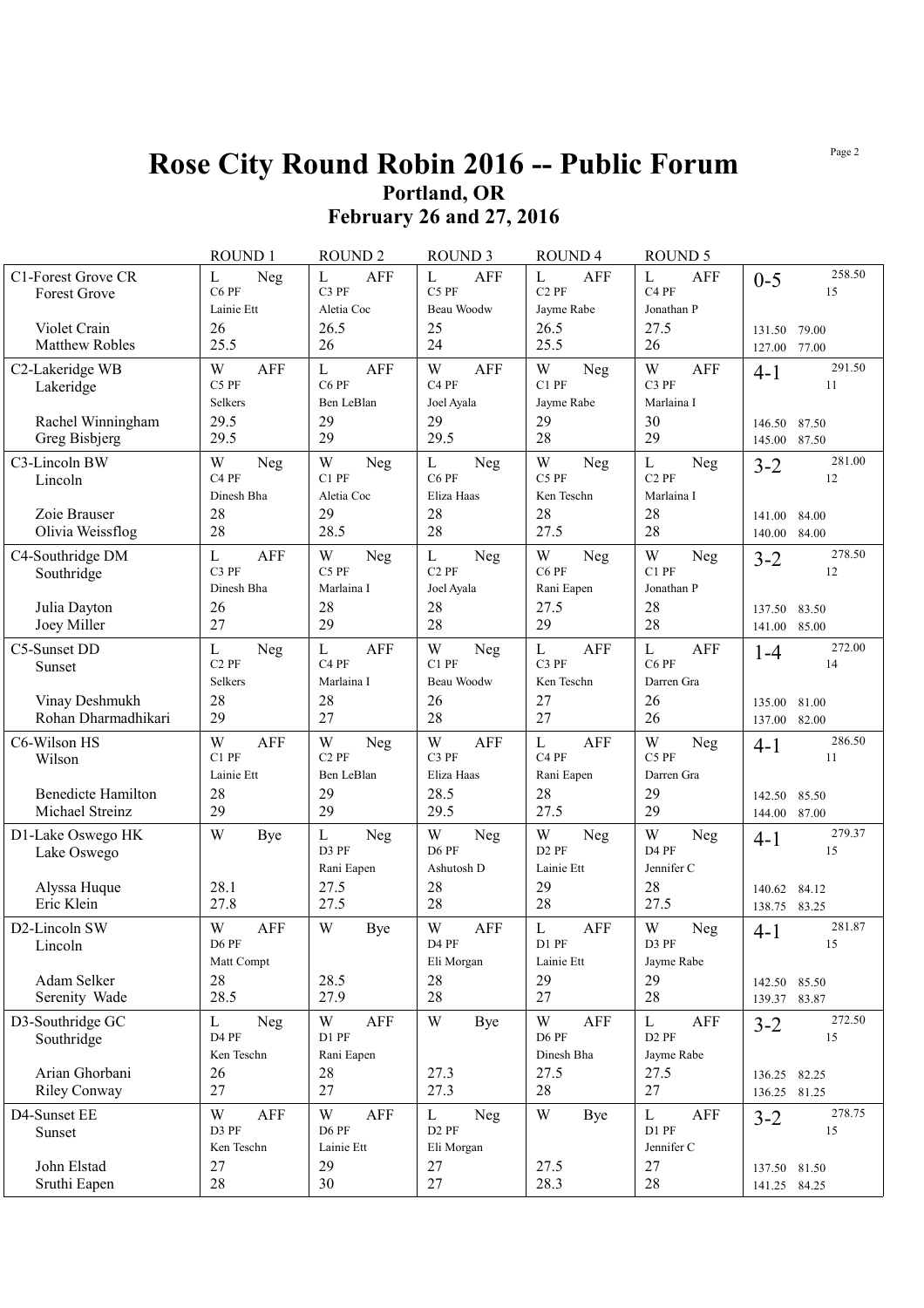### **Rose City Round Robin 2016 -- Public Forum Portland, OR February 26 and 27, 2016**

|                  | ROUND 1           | ROUND <sub>2</sub> | ROUND 3          | ROUND <sub>4</sub> | ROUND 5  |                 |
|------------------|-------------------|--------------------|------------------|--------------------|----------|-----------------|
| D5-Wilson SF     | Neg               | Neg<br>⊥           | ${\rm AFF}$<br>≖ | Neg<br>∸           | W<br>Bve | 261.87<br>-4    |
| Wilson           | D <sub>2</sub> PF | D <sub>4</sub> PF  | D1 PF            | D <sub>3</sub> PF  |          | 18              |
|                  | Matt Compt        | Lainie Ett         | Ashutosh D       | Dinesh Bha         |          |                 |
| Benny Silverberg | 26.5              | 25                 | 26               | 25                 | 25.6     | 76.62<br>128.12 |
| Jaren Friesen    | $\sim$<br>، ک     | 26                 | 27               | $\sim$<br><u>.</u> | 26.8     | 80.75<br>133.75 |

Page 3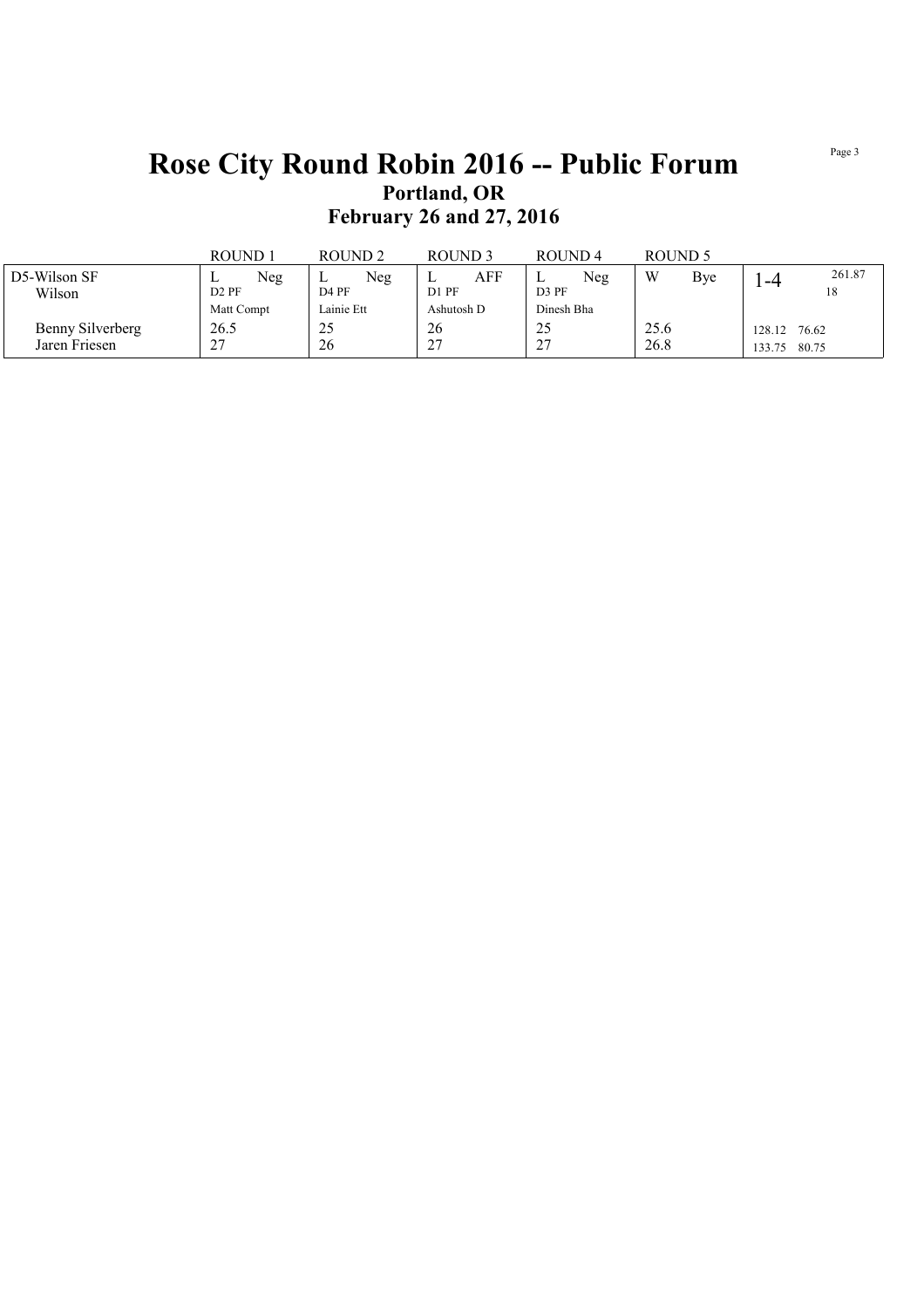# **Rose City Round Robin 2016 Portland, OR February 26 and 27, 2016**

### **Division: Public Forum**